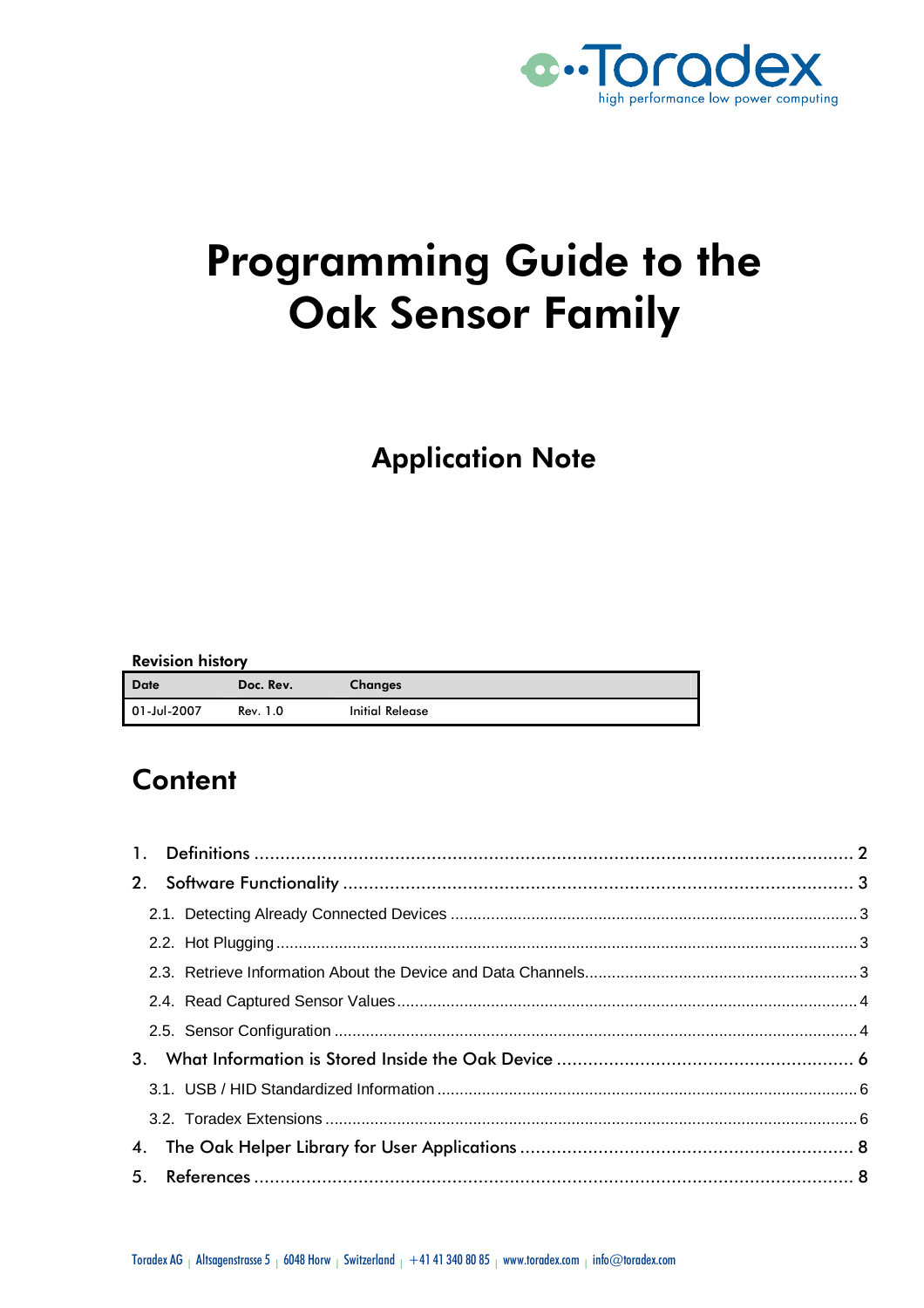

# 1. Definitions

#### Data Transfer direction:

In the context of USB transfer directions are always regarded from the Host (PC) point of view:

IN Device à Host

OUT Host à Device

#### **Endpoint**

An Endpoint can be looked at as a communication channel. Oak Sensors have two Endpoints: An Interrupt IN endpoint for real time data and a Control Endpoint (often referred as Endpoint 0 or EP0) for configuration data which is not time critical.

#### Reports

USB information is transferred in packets with a fixed structure, called "Report". In the case of HID devices there are two kinds of reports used:

|                | Interrupt report These reports have a fixed reserved bandwidth, and therefore a guaranteed<br>latency of no more than 1ms.<br>All Oak Sensors use interrupt reports to transfer the measured sensor values. |
|----------------|-------------------------------------------------------------------------------------------------------------------------------------------------------------------------------------------------------------|
| Feature report | These reports are transferred through a special control communication pipe. They<br>have no guaranteed bandwidth thus they also have not real-time behavior.                                                |

SI Units

The International System of Units (abbreviated SI from the French Le Système international d'unités) is the modern form of the metric system. It is the world's most widely used system of units, both in everyday commerce and in science.

All Oak Sensors use Feature reports to send/receive configuration parameters.

It describes all units derived from the seven base units meter, kilogram, second, ampere, kelvin, candela and mole. For angular dimensions, the radian is used to avoid confusion, since angular figures are dimensionless by definition.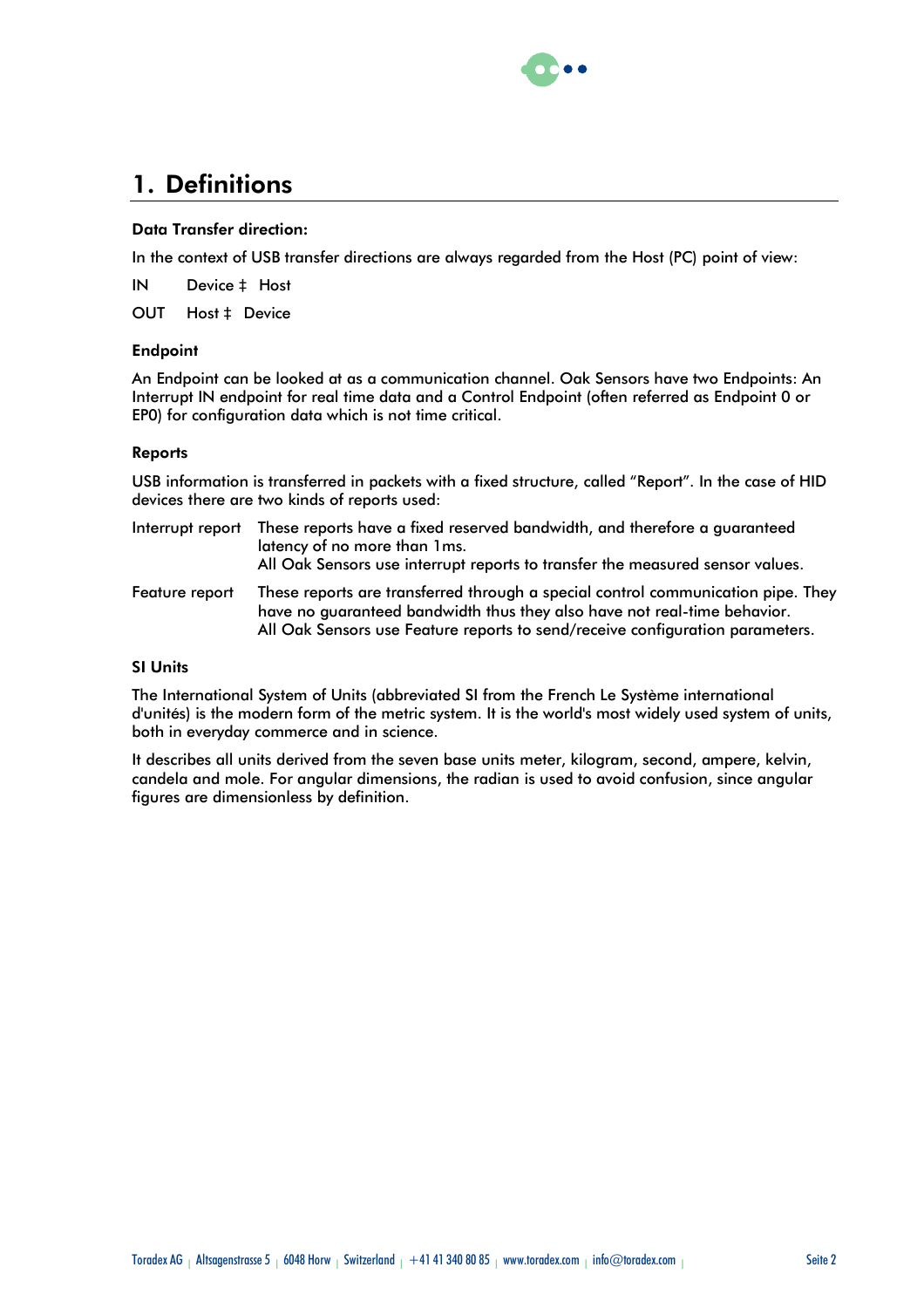

# 2. Software Functionality

In general the software can be divided into the following tasks

- 1. Find one or multiple appropriate Oak sensors. This is usually done during the initialization of the application.
- 2. Detect insertion / removal of any sensor at runtime (Hot Plugging)
- 3. Retrieve information about the device and data channels (e.g. data format)
- 4. Read captured sensor values
- 5. Read / write sensor configuration parameters

Depending on the application and hardware setup, some of these tasks may be omitted. If for example the sensor will never be removed from the host computer, hot plug functionality does not have to be implemented.

# 2.1. Detecting Already Connected Devices

When starting the application, it usually scans all USB devices to detect if one or more suitable devices are already connected.

In Windows operating systems, the result of this operation is a DevicePath to each suitable device. A DevicePath is a string representing one specific instance of a USB device.

If you always use the same host computer with the same Oak sensor, you could treat the DevicePath to be constant. However, we strongly discourage this practice, since it prohibits for example to exchange an Oak sensor by another, identical one.

# 2.2. Hot Plugging

All USB devices allow Hot Plugging, which is connecting / disconnecting the device while the application is running.

If your application needs to support this feature, it needs to be informed, whenever a USB device is attached or removed from the bus.

In Windows operating systems, the result of this operation is a DevicePath to each suitable device. A DevicePath is a string representing one specific instance of a USB device.

Although the result of this process is the same as described above in section 2.1, Windows offers a completely different API to accomplish these two tasks.

### 2.3. Retrieve Information About the Device and Data Channels

Almost all information about the sensor values can be retrieved through predefined Windows API calls. This includes the complete device ID (Vendor ID; Product ID; Revision; Serial Number), name of the device and each single channel, data format of each data channel (bit width, signed/unsigned, scaling factor, and physical SI unit).

Toradex has made some proprietary extensions to these standards:

The channel name always ends with the pretty name of the SI unit, enclosed in square brackets.

For example the unit for pressure is named [Pa], instead of  $\text{[kg}\cdot\text{m}^{-1}\cdot\text{s}^{-2}\text{]}$ 

- Each Oak Device offers a user-programmable name for the whole device, as well as for each single channel.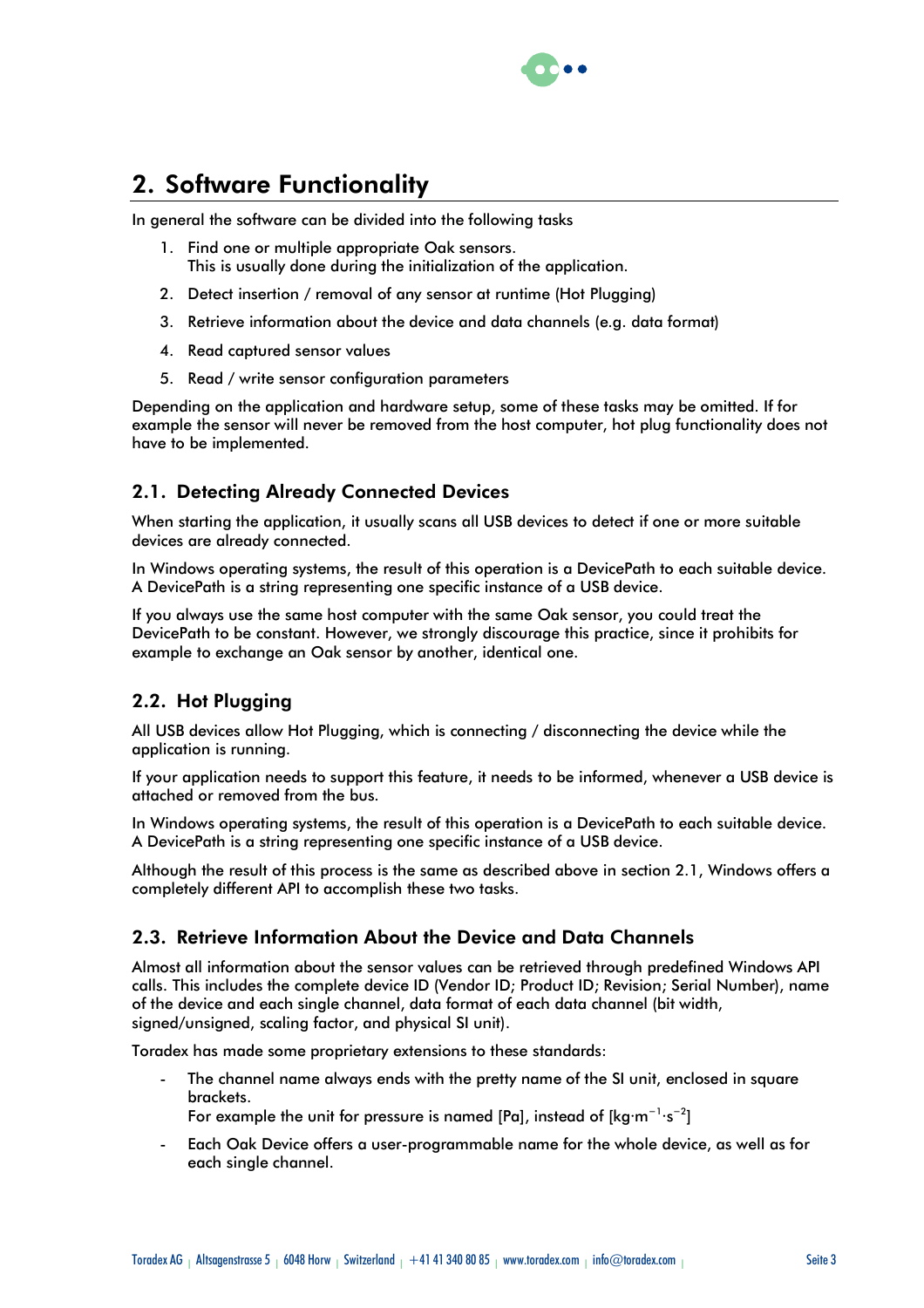

# 2.4. Read Captured Sensor Values

Retrieving sensor values means that the application receives IN reports. (Remember, IN means Deviceà Host). There are two ways to do that:

a) The application requests the IN report just in time through the control endpoint. Since the control endpoint has no real time capabilities, there is no guaranteed latency.

b) The application uses the buffered interrupt IN report pipe.

This is the preferred method, as it comprises several advantages: As Interrupt reports have a guaranteed latency of only 1ms, it can be used for real time operations. Buffering assures that no data gets lost or is read twice. Report buffers are duplicated for each application requesting the report, hence it is possible to run multiple applications using exactly the same data received from the USB device.

For Windows operating systems, method a) is only supported by Windows XP and later – there is a special API function for this.

For method b) Windows offers a streaming interface. This means an application handles USB sensor data like a file; first it opens the device (using the DevicePath), then data can be read using a ReadFile command, and finally the application should close the device.

The data read can be easily transformed into real physical values, using the information described in section 2.3 above.

# 2.5. Sensor Configuration

Sensor configuration is written and read by sending and receiving Feature Reports. Windows has a special API call for this operation.

Feature Reports are part of the USB standard, but there is no standard about how to establish a bidirectional communication. Thus Toradex had to define a proprietary protocol.

In contrast to reading sensor values through Interrupt reports, Feature report communication is not multithreading-save, i.e. only one application is allowed to exchange Feature reports with a specific sensor at a time.

### 2.5.1 General report format

All Oak sensors use Feature reports of  $1+32$  Bytes length. The first byte is not really part of the report, but it is the report number. It is always 0 for all Oak sensors.

| <b>Byte</b> | <b>Name</b>      | <b>Description</b>                                                                                                                             |
|-------------|------------------|------------------------------------------------------------------------------------------------------------------------------------------------|
| 0           | Rpt#             | Report number, always 0 for all Oak sensors                                                                                                    |
|             | GnS              | $0 =$ Set configuration parameter<br>$1 = Get configuration parameter$                                                                         |
|             | Tgt              | Location of the parameter<br>$0 = RAM$ (volatile parameter)<br>$1 =$ Flash (nonvolatile parameter)<br>$2 = CPU$<br>$3 =$ Sensor<br>$4 =$ other |
| 3           | Size             | Number of Data Bytes                                                                                                                           |
| 4           | <b>Index LSB</b> | Index to the selected configuration parameter                                                                                                  |
| 5           | Index MSB        | e.g. parameter number, or sensor register address                                                                                              |
| $6 - 32$    | Data             | Parameter value. The exact meaning depends on the parameter.<br>Details can be found in the sensor datasheet.                                  |

#### Feature Out reports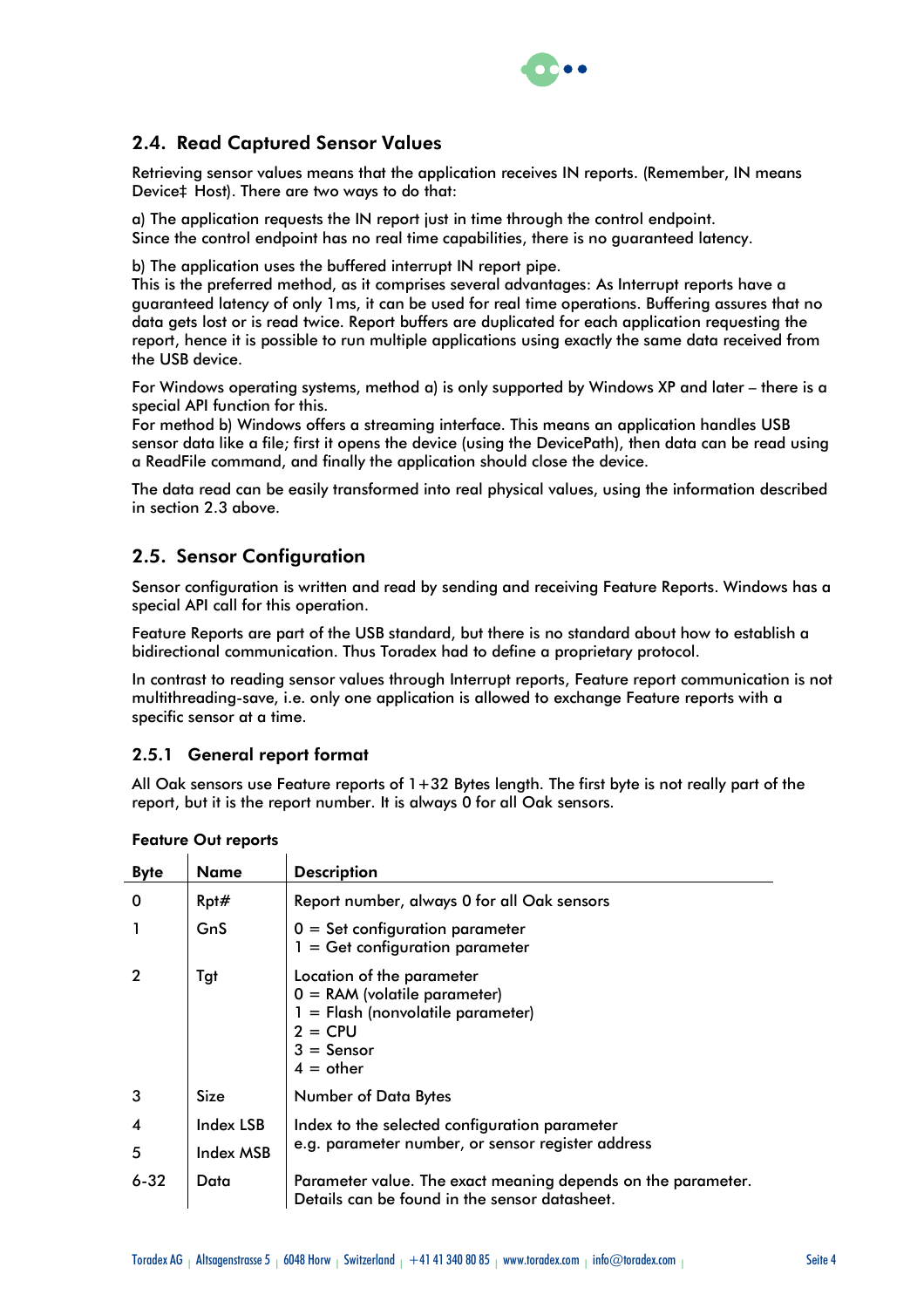

#### Feature In reports

| <b>Byte</b> | <b>Name</b>   | <b>Description</b>                                                                                                                                                                                                                                                              |
|-------------|---------------|---------------------------------------------------------------------------------------------------------------------------------------------------------------------------------------------------------------------------------------------------------------------------------|
|             | Rpt#          | Report number, always 0 for all Oak sensors                                                                                                                                                                                                                                     |
|             | <b>Status</b> | 0xFF<br>= report contains valid data, Oak device is ready<br>to receive a new command<br>all other values $=$ report contains invalid data. This happens<br>typically when the feature In report is requested,<br>before the Oak device had enough time to<br>prepare the data. |
| $2 - 32$    | Data          | Parameter value. The exact meaning depends on the parameter.<br>Details can be found in the sensor datasheet.                                                                                                                                                                   |

### 2.5.2 General Algorithm to write a Parameter

To avoid timing problems we recommend to use the following algorithm to write configuration parameters:

| Repeat                                            |                                                                                             |
|---------------------------------------------------|---------------------------------------------------------------------------------------------|
| <b>Read Feature In Report</b><br>(optional delay) |                                                                                             |
| Until Byte 1 of the report is OxFF                | à this is, the Oak device is ready to receive a new<br>command through a feature out report |
| Write Feature Out report                          | à The actual transfer of the command                                                        |
| Repeat                                            |                                                                                             |
| <b>Read Feature In Report</b><br>(optional delay) |                                                                                             |
| Until Byte 1 of the report is OxFF                | à for safety, wait until the Oak device has finished<br>processing this command.            |

# 2.5.3 General Algorithm to read a Parameter

| Repeat                                            |                                                                                                                         |
|---------------------------------------------------|-------------------------------------------------------------------------------------------------------------------------|
| <b>Read Feature In Report</b><br>(optional delay) |                                                                                                                         |
| Until Byte 1 of the report is OxFF                | à this is, the Oak device is ready to receive a new<br>command through a feature out report                             |
| Write Feature Out report                          | à transfer the command to read a parameter                                                                              |
| Repeat                                            |                                                                                                                         |
| <b>Read Feature In Report</b><br>(optional delay) |                                                                                                                         |
| Until Byte 1 of the report is OxFF                | à wait until the Oak device has finished processing this<br>command. Now the report contains the requested<br>parameter |
|                                                   |                                                                                                                         |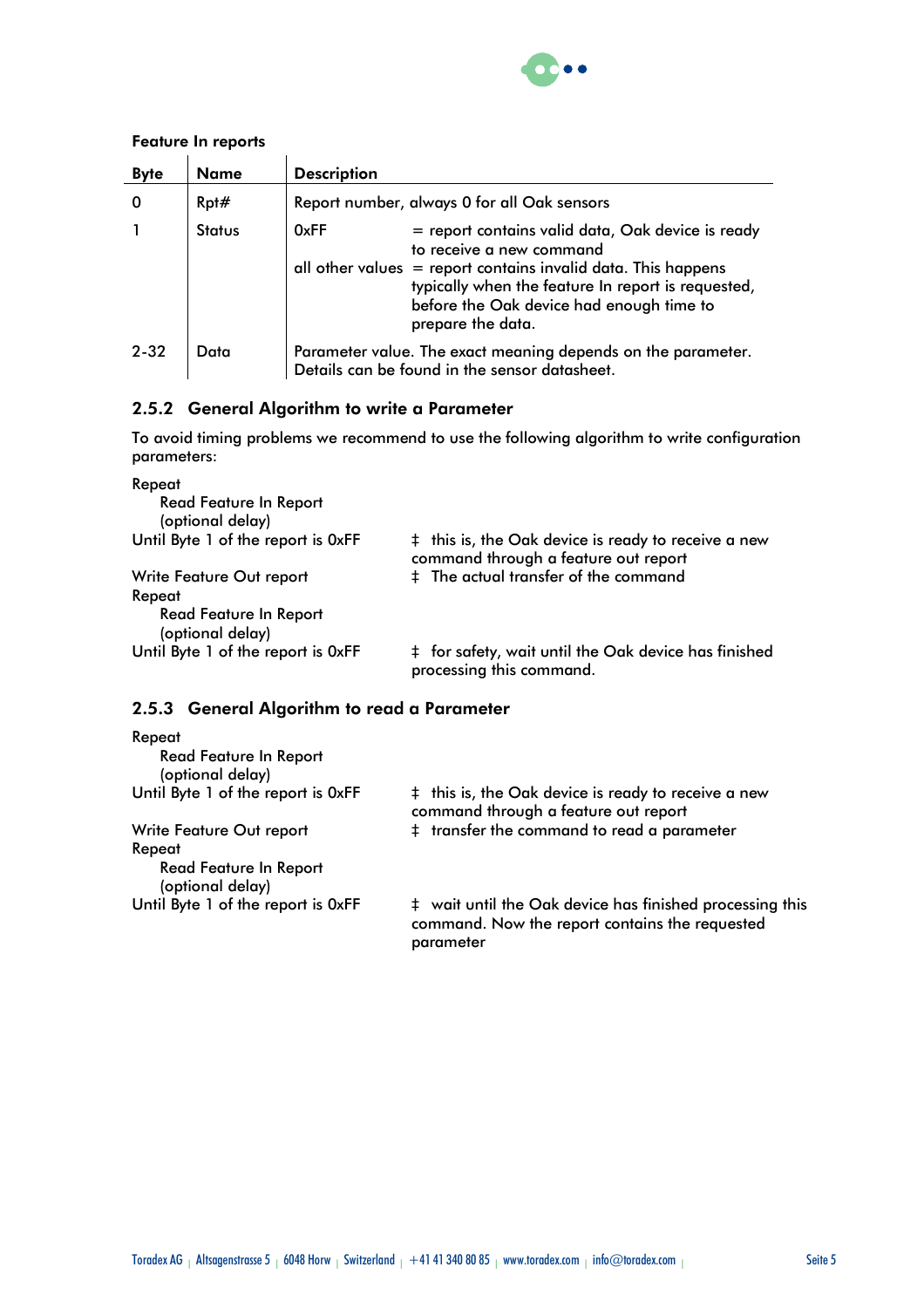

# 3. What Information is Stored Inside the Oak Device

# 3.1. USB / HID Standardized Information

### 3.1.1 Product Information

| VID (Vendor ID)    | this is 0x1b67 for all Toradex products                                                                                                                                                                                                                                                    |
|--------------------|--------------------------------------------------------------------------------------------------------------------------------------------------------------------------------------------------------------------------------------------------------------------------------------------|
| PID (Product ID)   | 16 bit value which is constant for a particular product                                                                                                                                                                                                                                    |
| REV (Revision ID)  | 16 bit value indicating the revision status of the hardware                                                                                                                                                                                                                                |
| SN (Serial number) | This number is unique within the series of a particular product                                                                                                                                                                                                                            |
|                    | The combination of the four parameters above leads to an identification of<br>a USB product that is unique worldwide.                                                                                                                                                                      |
| Device Name        | A friendly name that describes the functionality of the USB device.<br>Unfortunately Windows XP displays this information only during the first<br>time connection of the device. The device manager ignores this information<br>and displays only a general "USB Human Interface Device". |
|                    |                                                                                                                                                                                                                                                                                            |

Current consumption Maximum current consumption of the USB device (0..500mA)

### 3.1.2 Data Channel Information

For each data channel the USB device provides information about the data stored. Oak sensor devices always provide data in SI units. So temperatures are reported in kelvin, distances in meters, acceleration in m/s<sup>2</sup>, etc.

Values are reported as integers, with an associated decimal exponent, so the format is i x  $10^{\circ}$ .

| Usage               | What the data is used for. For common devices like keyboards, mice and<br>game pads, the USB standard defines fixed codes for the most common<br>functions. For sensor applications, only a few codes are defined. So the<br>usage of in Oak sensor devices is often declared to be "vendor-defined". |
|---------------------|-------------------------------------------------------------------------------------------------------------------------------------------------------------------------------------------------------------------------------------------------------------------------------------------------------|
| <b>Channel Size</b> | Number of bits. At the time of writing this document, all Oak sensor<br>channels are 16 bits in width.                                                                                                                                                                                                |
| <b>Value Range</b>  | Minimum and maximum valid value. This can be less than the full range<br>that could be represented with the available number of bits.<br>It also defines if the channel data is signed (minimum less than zero) or<br>unsigned.                                                                       |
| Unit                | This is a USB-standardized form to define how the channel's physical unit is<br>derived from the basic SI units.                                                                                                                                                                                      |
| Unit Exponent       | A decimal exponent that is needed to bring the reported integer sensor<br>value into the correct range (refer to the introducing text at the beginning<br>of this section).                                                                                                                           |
| <b>Channel Name</b> | A friendly name that describes the content of one channel.                                                                                                                                                                                                                                            |

### 3.2. Toradex Extensions

#### 3.2.1 User Device Name

The user can define a name of up to 20 characters in length for the device. The name can be stored in RAM or nonvolatile in the Oak device's flash memory.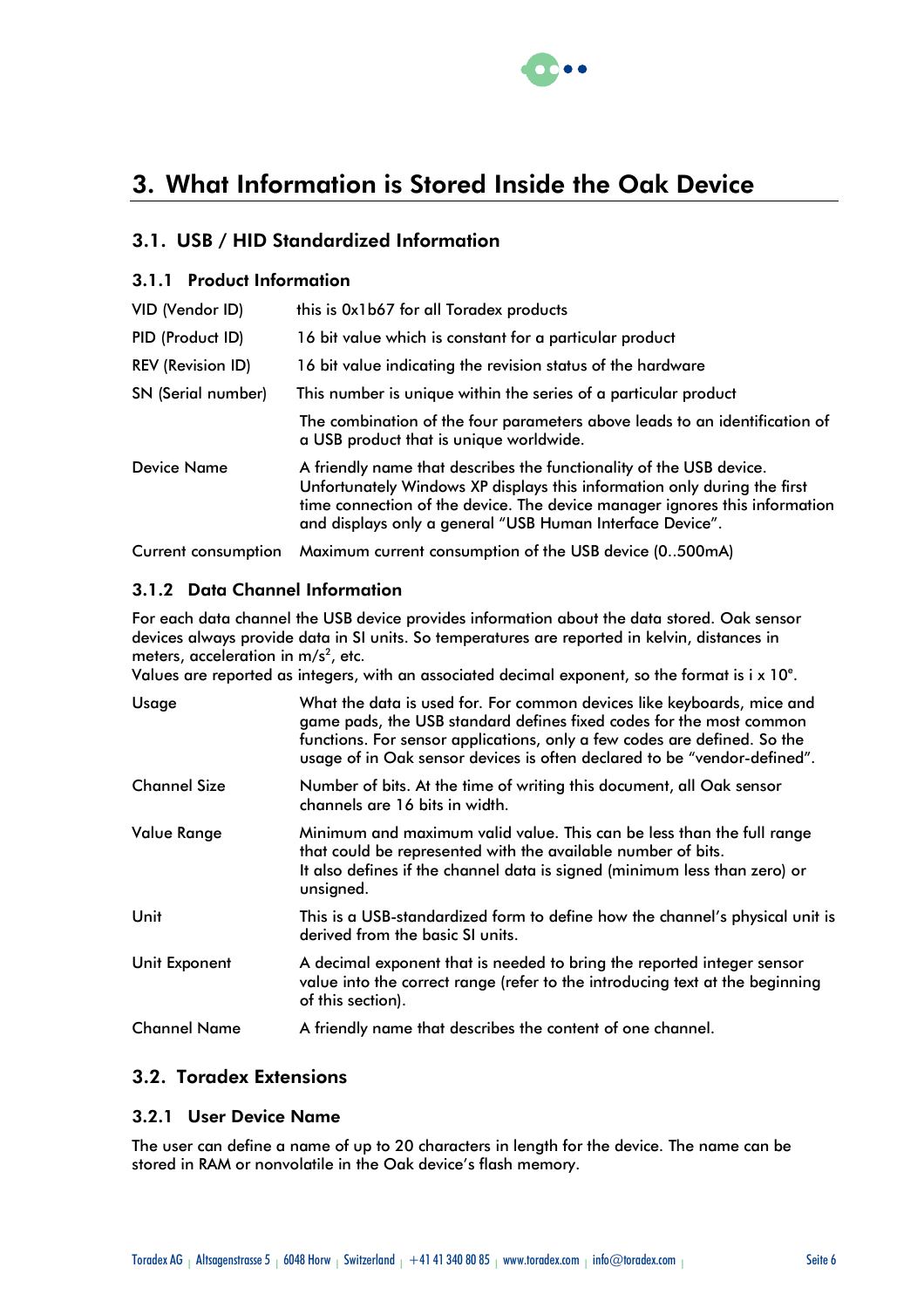

### 3.2.2 User Channel Name

The user can define a name of up to 20 characters in length for each channel. The name can be stored in RAM or nonvolatile in the Oak device's flash memory.

#### 3.2.3 Friendly Unit String

Toradex has defined a special convention on the naming of each channel (see "Channel Name" in section 3.1.2):

The channel name always ends with a friendly user string, enclosed in square brackets. For example "Pressure [Pa]": your application can retrieve the common unit Pascal (Pa), instead of the bare SI base units [kg·m<sup>-1</sup>·s<sup>-2</sup>]. Dimensionless units are represented as "[1]".